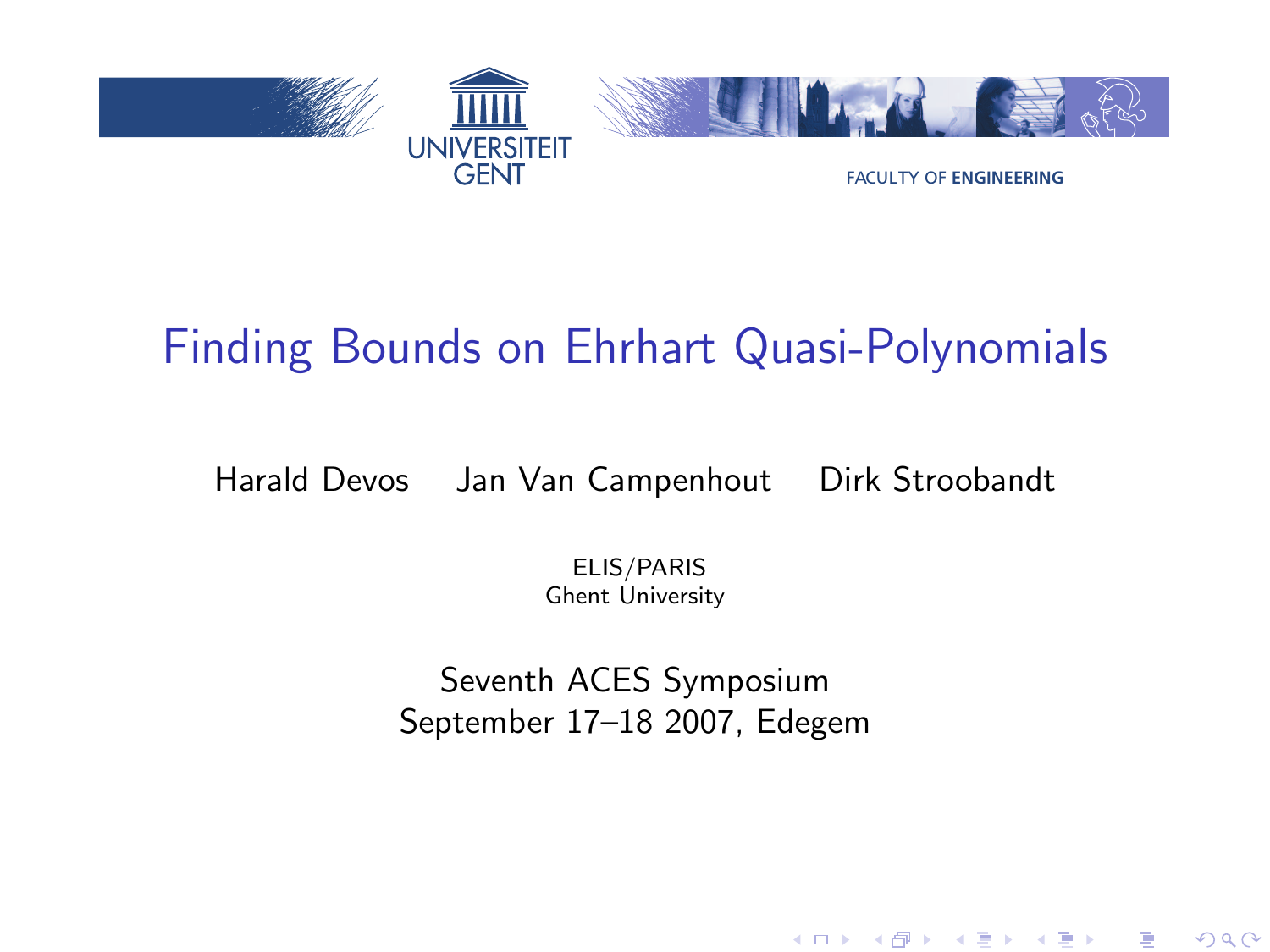#### **[Introduction](#page-2-0)**

- [What are \(Ehrhart\) quasi-polynomials?](#page-2-0)
- [Where do they arise?](#page-8-0)
- [Why do we need bounds on quasi-polynomials?](#page-15-0)

#### <sup>2</sup> [How do we find bounds?](#page-17-0)

- [Continuous versus discrete domain extrema of polynomials](#page-17-0)
- [Converting quasi-polynomials into polynomials](#page-20-0)

### **3** [Conclusions and Future Work](#page-23-0)



4 日下

 $\left\{ \left\{ \bigcap \mathbb{P} \left| \mathbb{P} \right| \leq \left\{ \bigcap \mathbb{P} \left| \mathbb{P} \right| \right\} \right\} \right\}$ 

 $\Omega$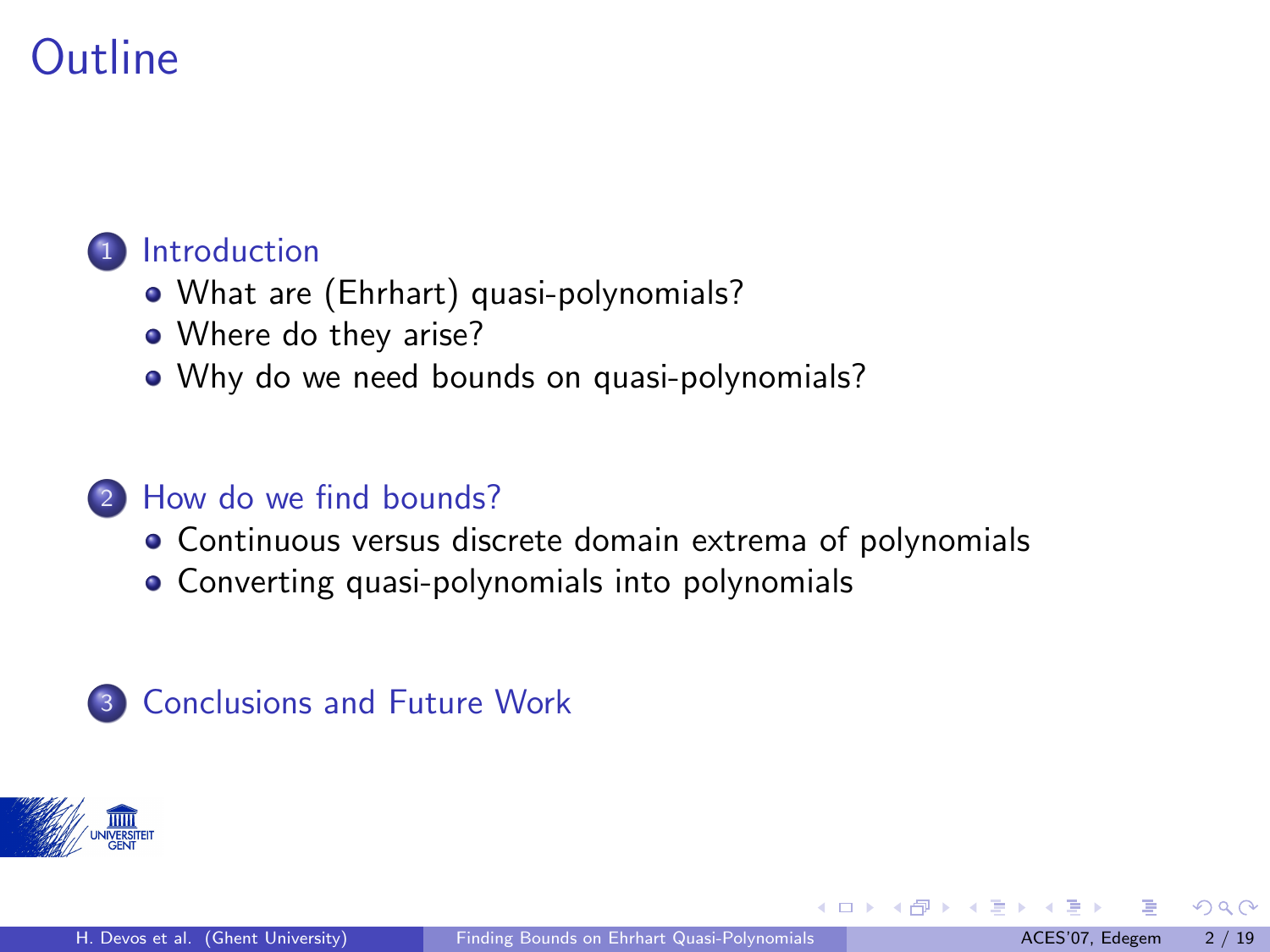#### <span id="page-2-0"></span><sup>1</sup> [Introduction](#page-2-0)

#### [What are \(Ehrhart\) quasi-polynomials?](#page-2-0)

- [Where do they arise?](#page-8-0)
- [Why do we need bounds on quasi-polynomials?](#page-15-0)

#### <sup>2</sup> [How do we find bounds?](#page-17-0)

- [Continuous versus discrete domain extrema of polynomials](#page-17-0)
- [Converting quasi-polynomials into polynomials](#page-20-0)

### **[Conclusions and Future Work](#page-23-0)**



 $\Omega$ 

イロト イ押ト イヨト イ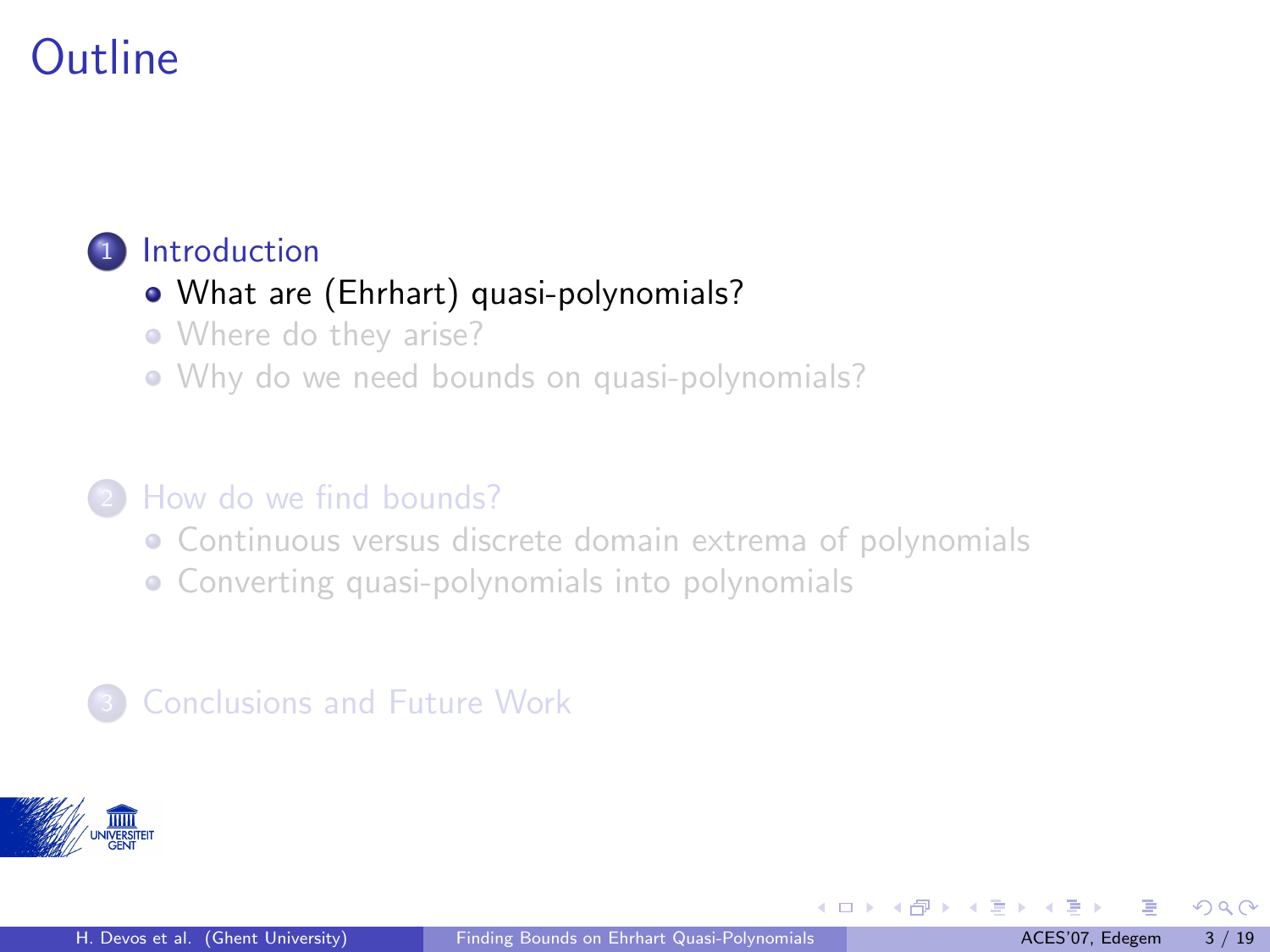### Periodic Numbers





**K ロ ト K 倒 ト K 差 ト K** 

 $290$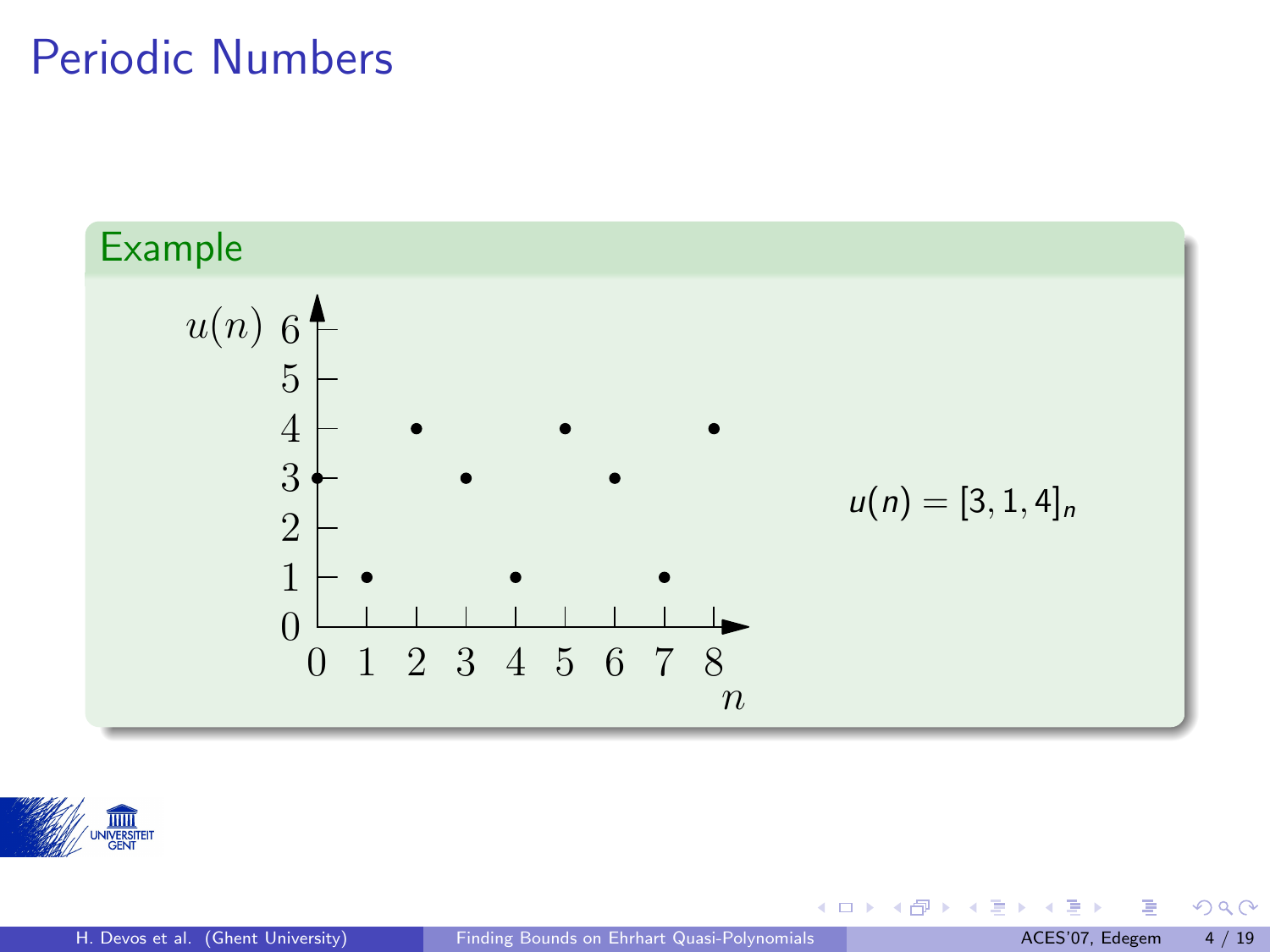### Periodic Numbers

#### Definition

Let *n* be a discrete variable, i.e.  $n \in \mathbb{Z}$ . A 1-dimensional periodic number is a function that depends periodically on  $n$ .

$$
u(n) = [u_0, u_1, \dots, u_{d-1}]_n = \begin{cases} u_0 & \text{if } n \equiv 0 \pmod{d} \\ u_1 & \text{if } n \equiv 1 \pmod{d} \\ \vdots \\ u_{d-1} & \text{if } n \equiv d-1 \pmod{d} \end{cases}
$$

d is called the period.



 $\Omega$ 

**K ロ ⊁ K 倒 ≯ K 差 ≯ K**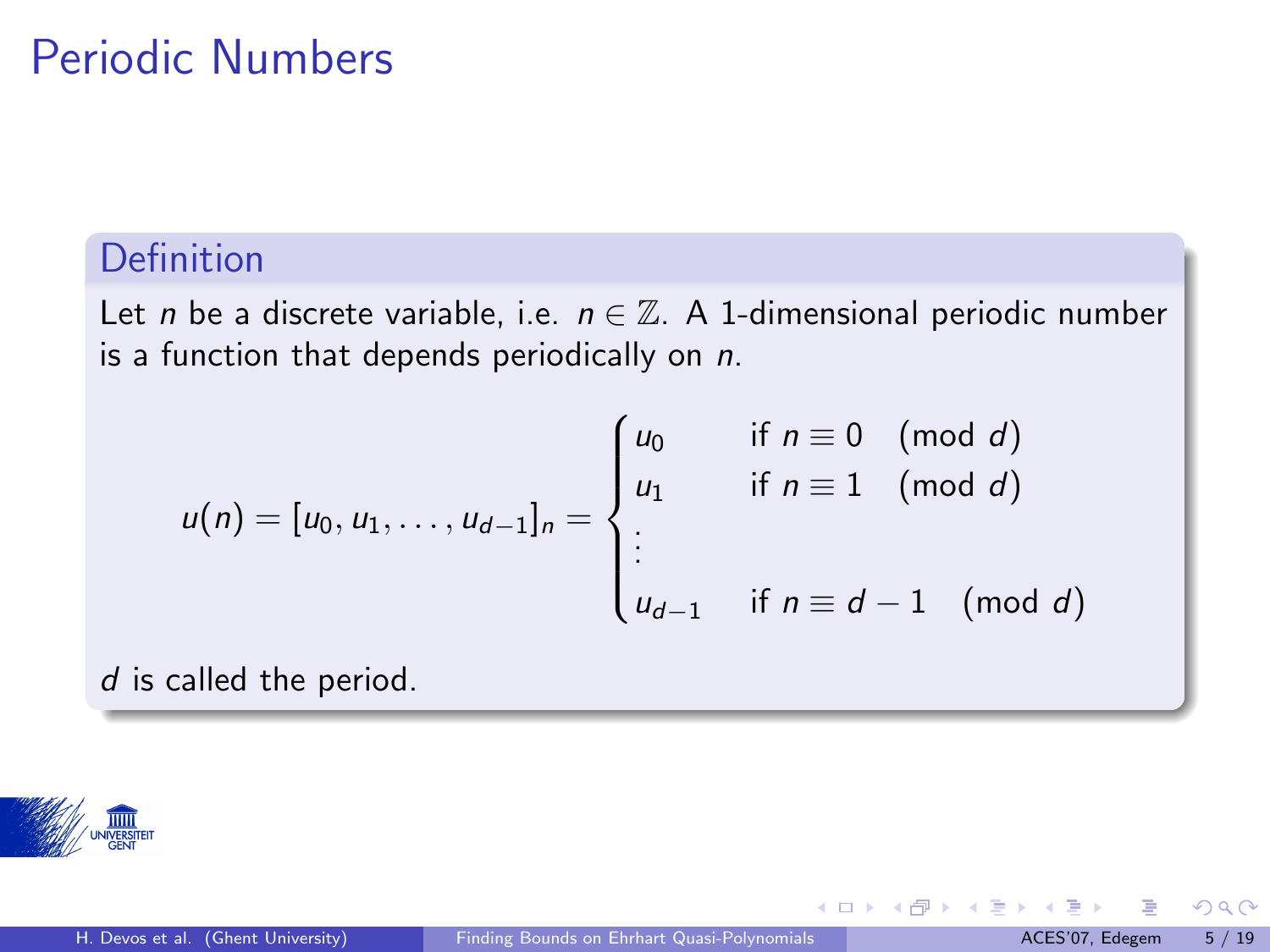### Quasi-Polynomials

#### Example

$$
f(n) = -\left[\frac{1}{2}, \frac{1}{3}\right]_n n^2 + 3n - [1, 2]_n
$$
  
= 
$$
\begin{cases} -\frac{1}{3}n^2 + 3n - 2 & \text{if } n \equiv 0 \pmod{2} \\ -\frac{1}{2}n^2 + 3n - 1 & \text{if } n \equiv 1 \pmod{2} \end{cases}
$$





**E** 

 $290$ 

**K ロトメ部 トメ 差 トメ**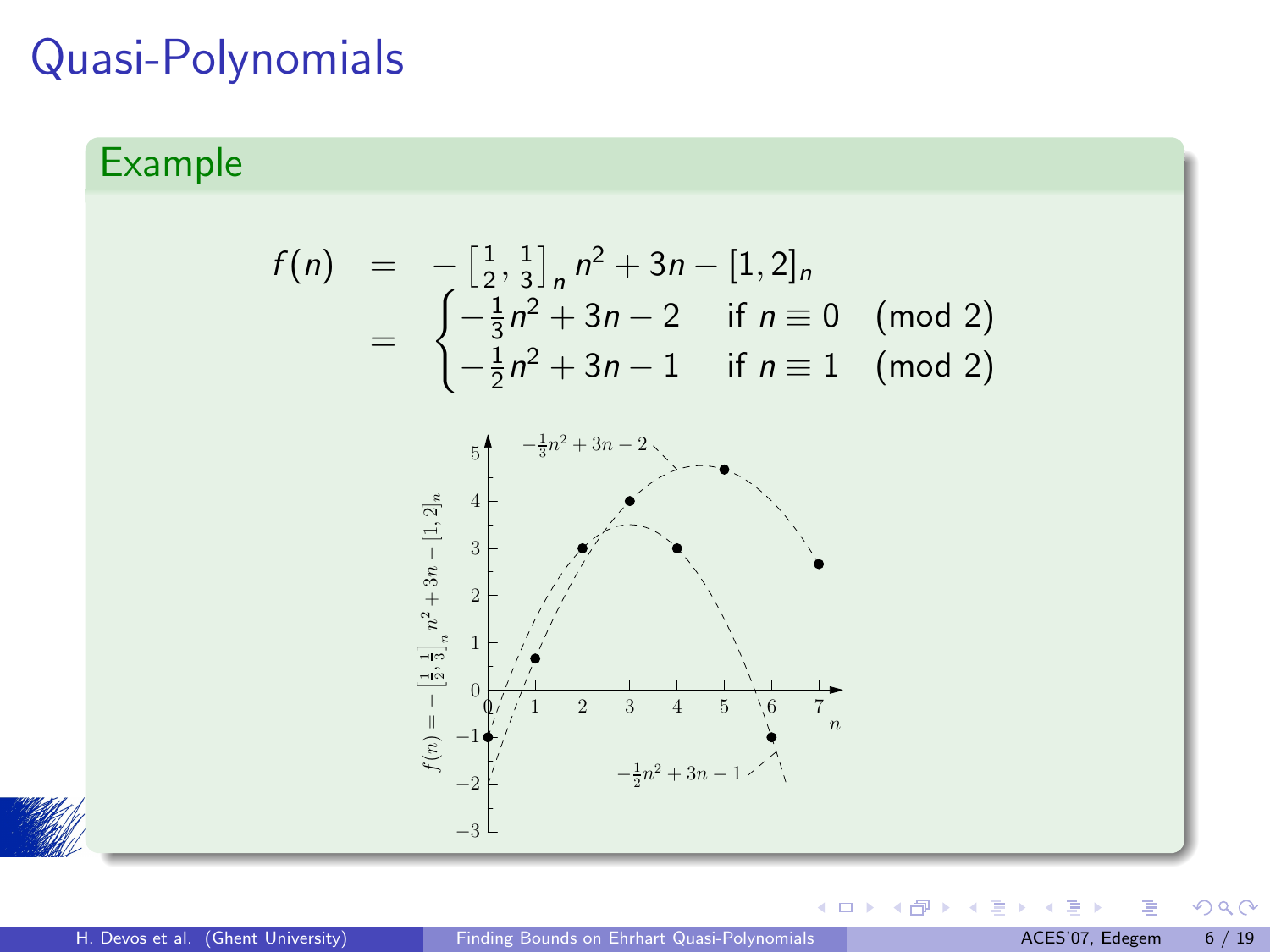# Quasi-Polynomials

#### Definition

A polynomial in a variable  $x$  is a linear combination of powers of  $x$ :

$$
f(x) = \sum_{i=0}^{g} c_i x^i
$$



舌

 $299$ 

**K ロ ト K 倒 ト K 差 ト K**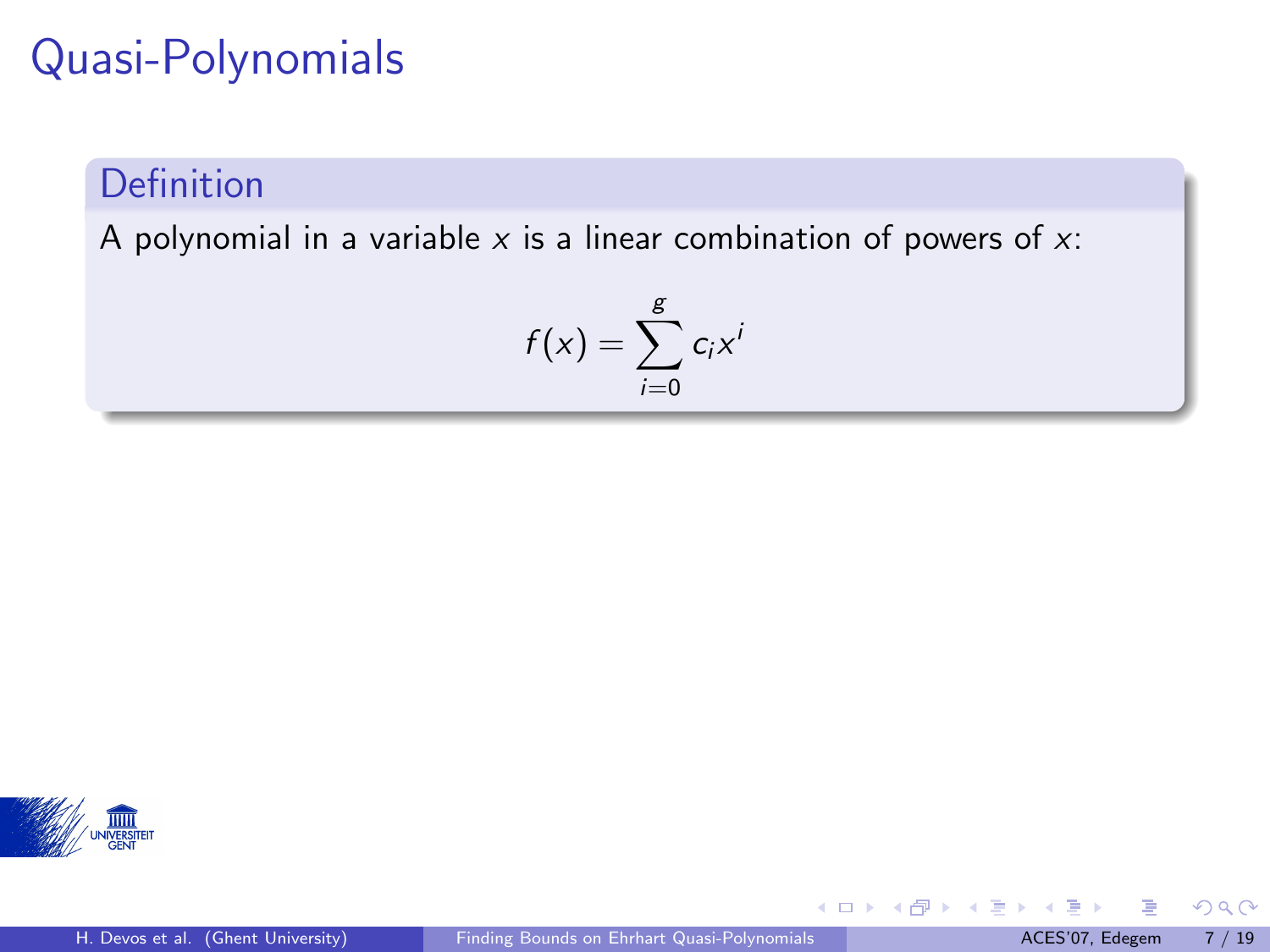# Quasi-Polynomials

#### Definition

A polynomial in a variable  $x$  is a linear combination of powers of  $x$ :

$$
f(x) = \sum_{i=0}^{g} c_i x^i
$$

#### Definition

A quasi-polynomial in a variable  $x$  is a polynomial expression with periodic numbers as coefficients:

$$
f(n) = \sum_{i=0}^{g} u_i(n) n^i
$$



**GENT** 

 $\Omega$ 

メロメ メタメ メミメス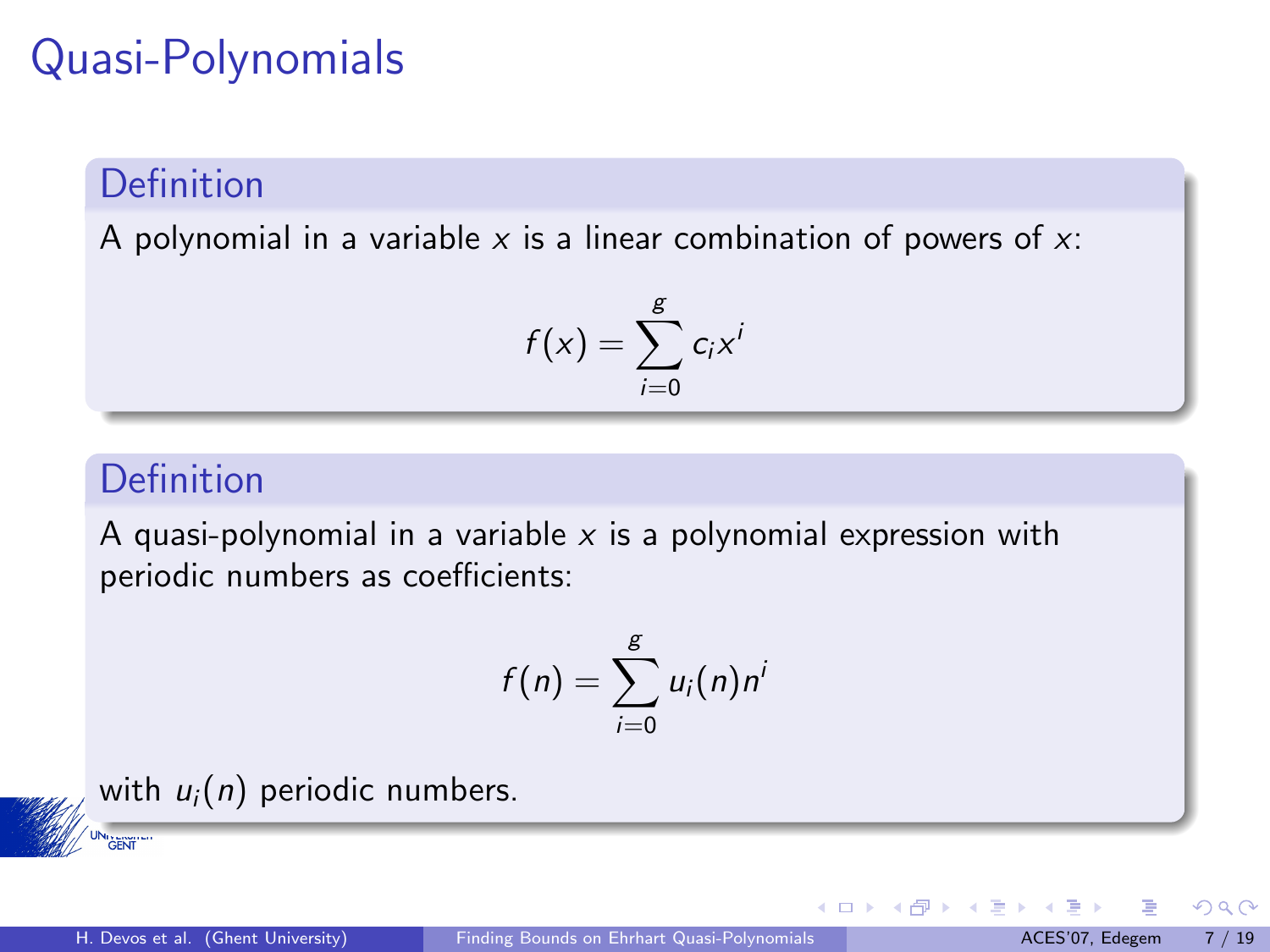#### <span id="page-8-0"></span>**[Introduction](#page-2-0)**

- [What are \(Ehrhart\) quasi-polynomials?](#page-2-0)
- [Where do they arise?](#page-8-0)
- [Why do we need bounds on quasi-polynomials?](#page-15-0)

#### <sup>2</sup> [How do we find bounds?](#page-17-0)

- [Continuous versus discrete domain extrema of polynomials](#page-17-0)
- [Converting quasi-polynomials into polynomials](#page-20-0)

#### **[Conclusions and Future Work](#page-23-0)**



 $\Omega$ 

メロトメ 御下 メミトメ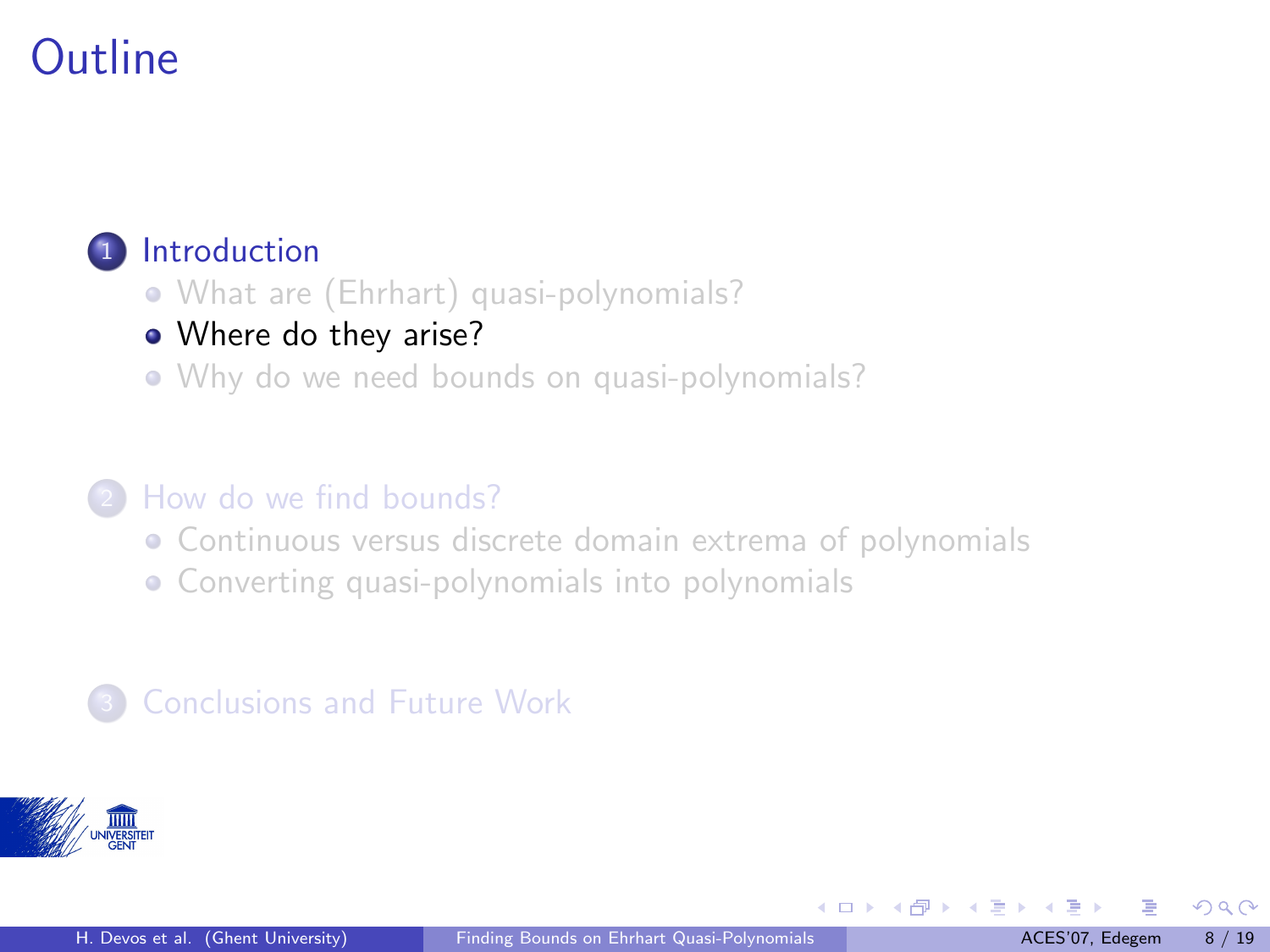



 $299$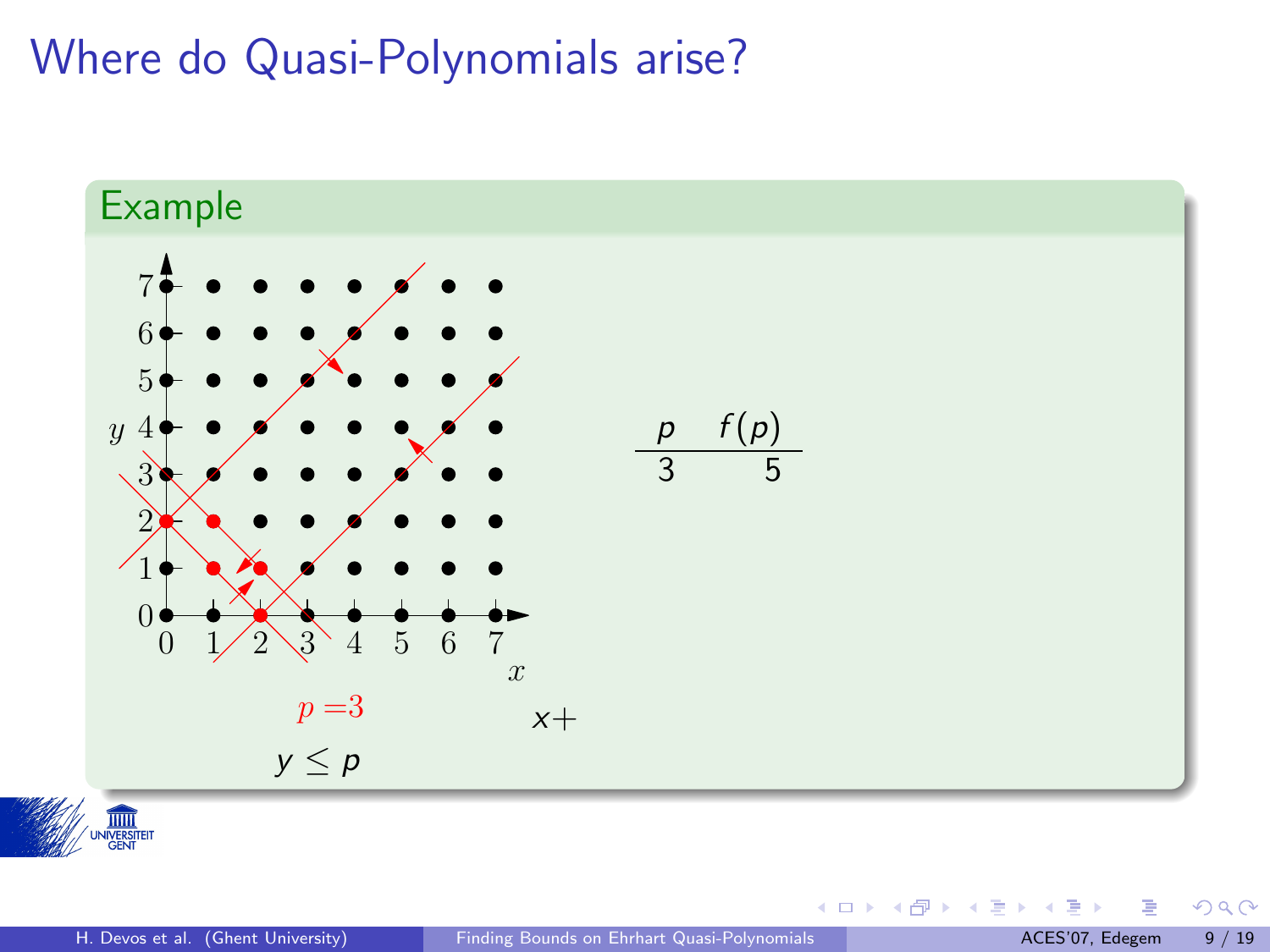



 $299$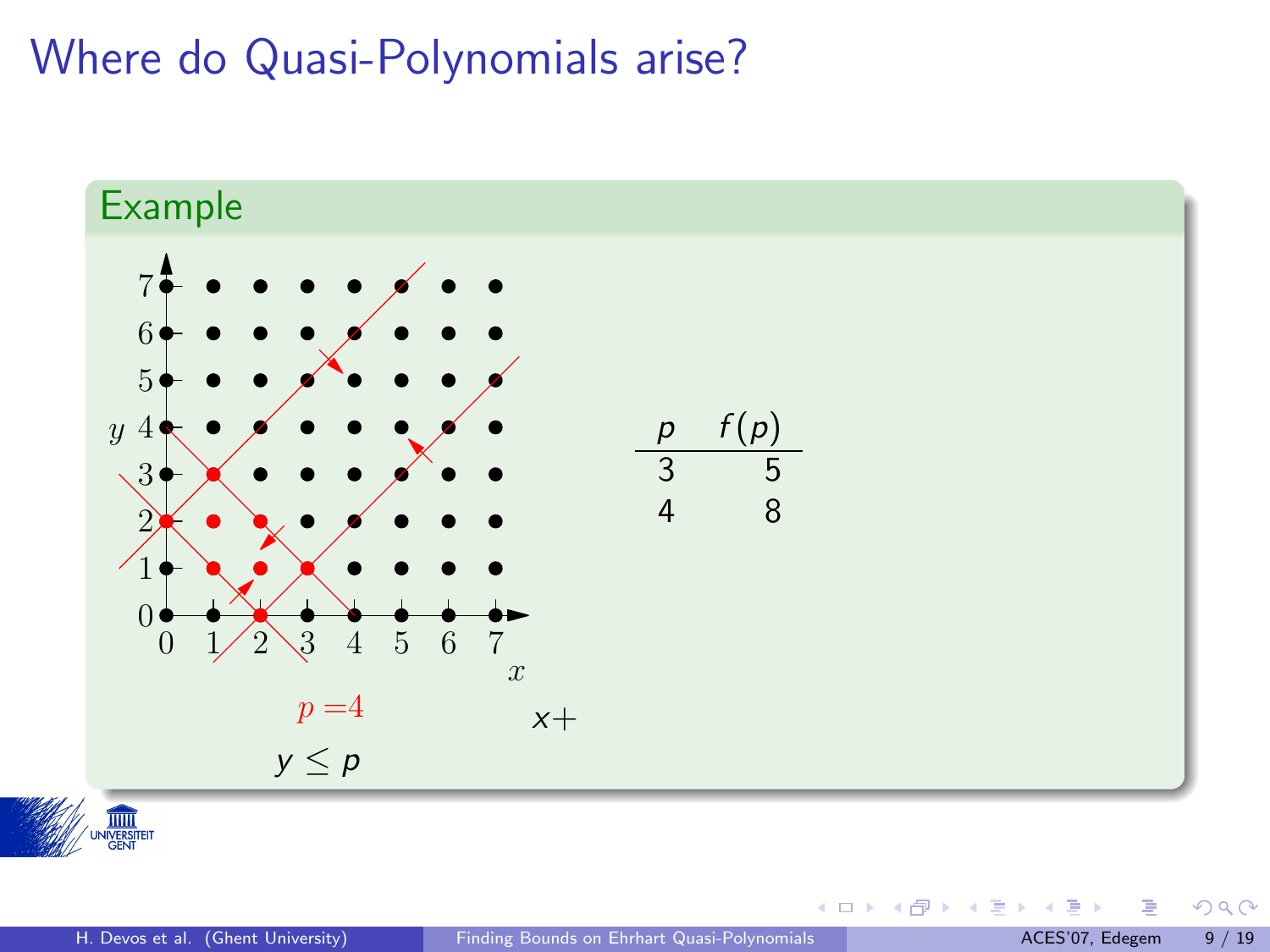

 $299$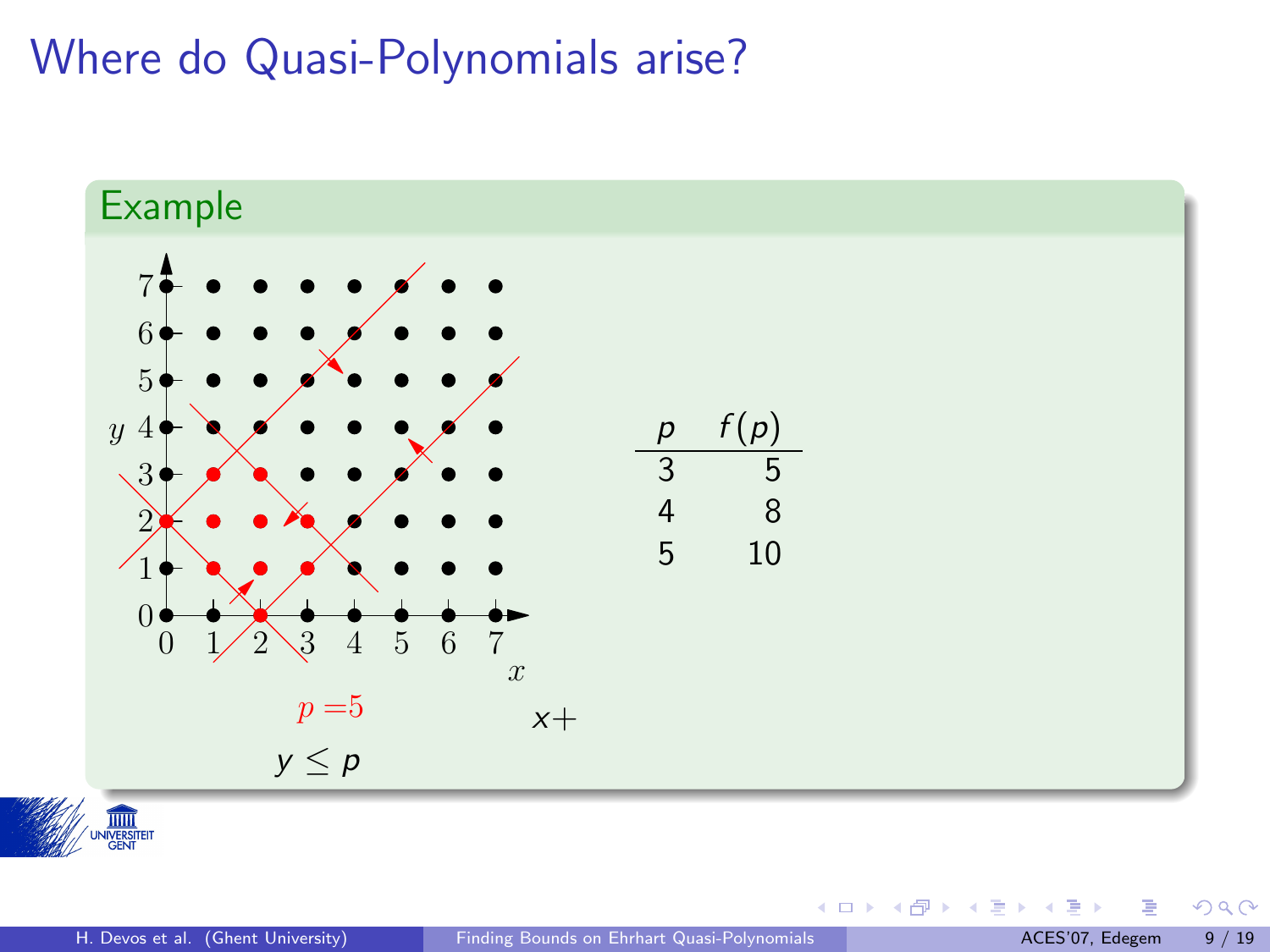



 $299$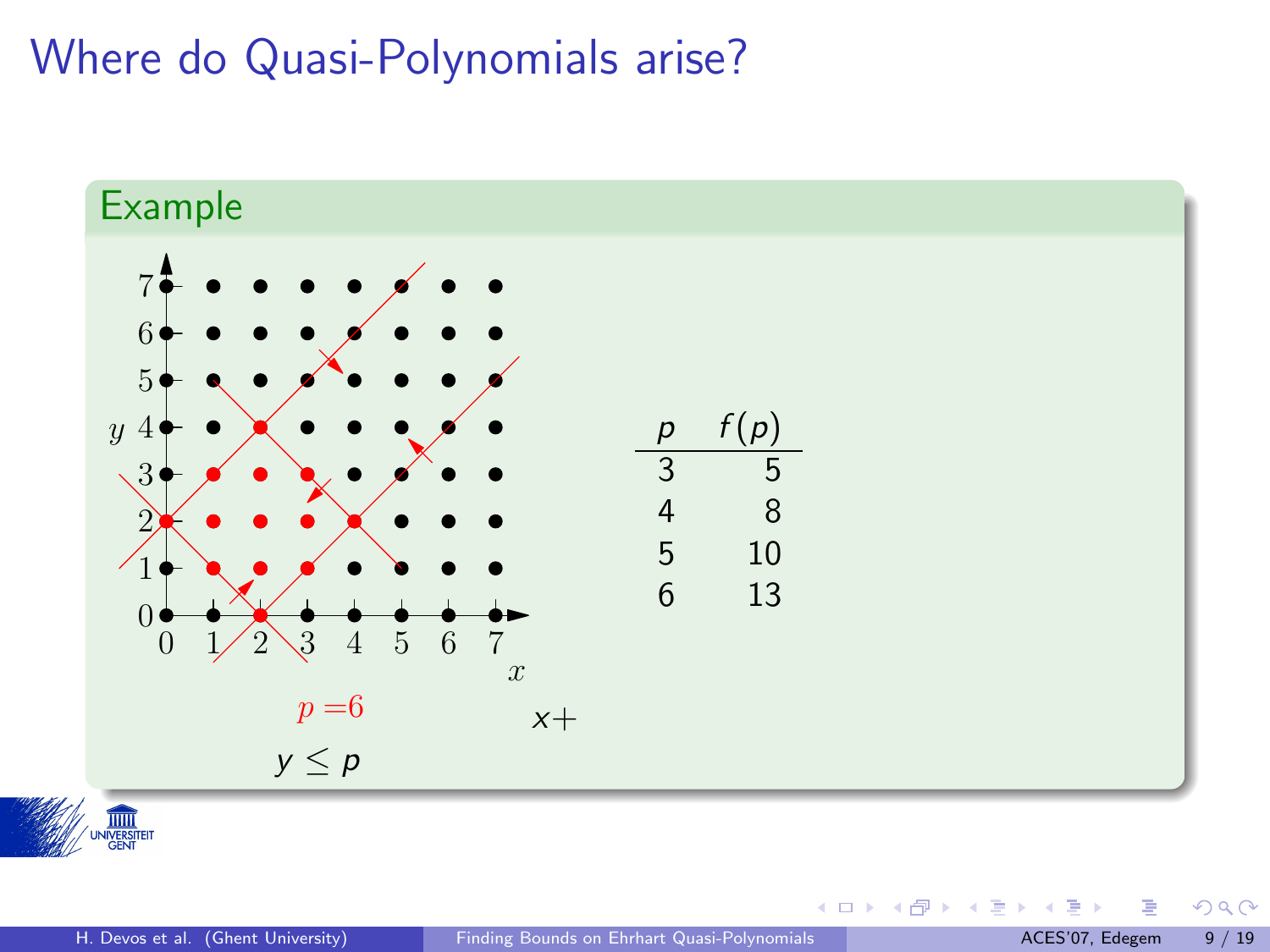



重

 $299$ 

メロトメ 御下 メミトメ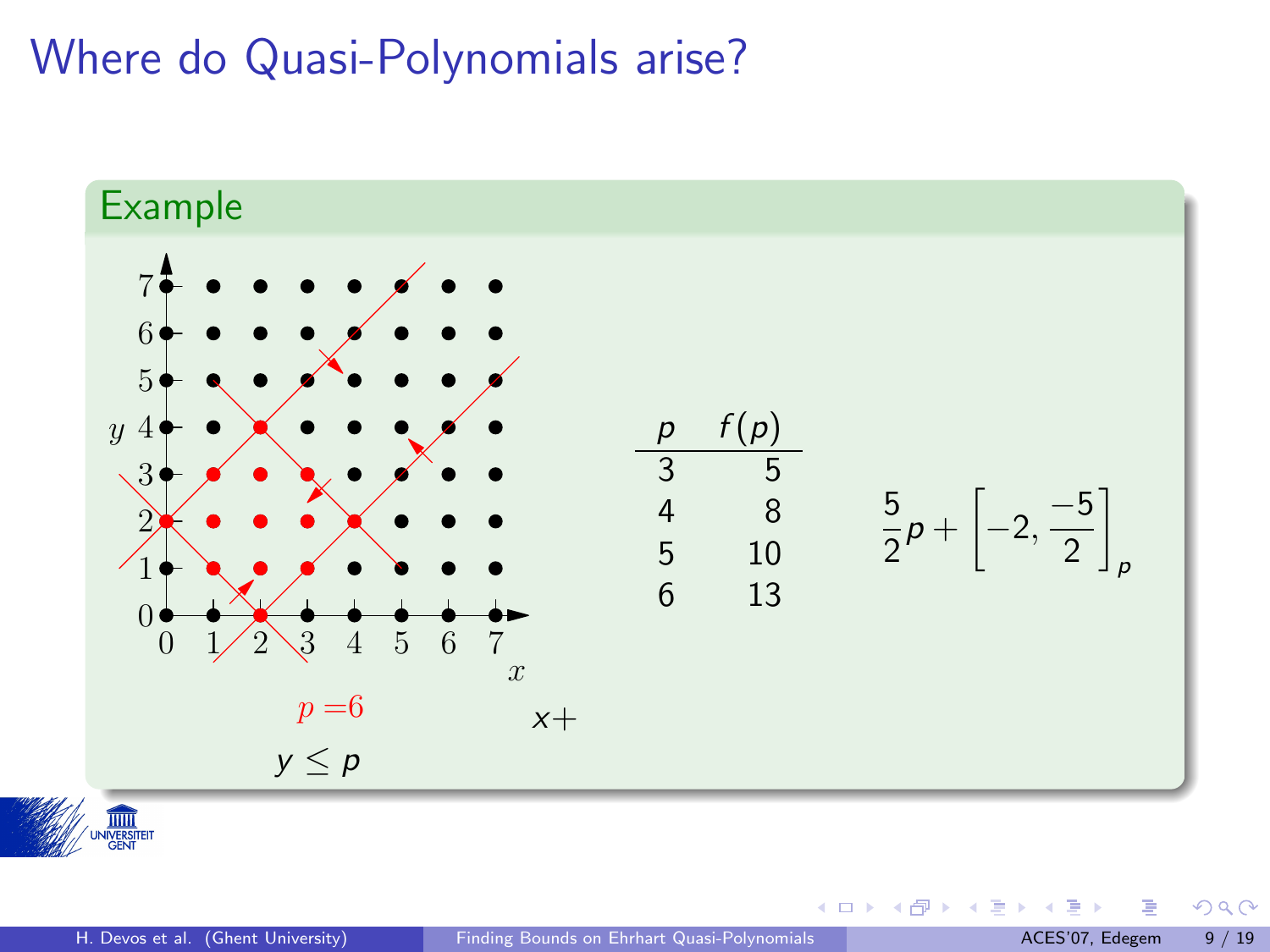- $\bullet$  The number of integer points in a parametric polytope  $P_p$  of dimension  $n$  is expressed as a piecewise a quasi-polynomial of degree  $n$  in  $p$  (Clauss and Loechner).
- More general polyhedral counting problems: Systems of linear inequalities combined with ∨, ∧, ¬, ∀, or ∃ (Presburger formulas).
- Many problems in static program analysis can be expressed as polyhedral counting problems.



 $\Omega$ 

 $\left\{ \begin{array}{ccc} 1 & 0 & 0 \\ 0 & 1 & 0 \end{array} \right.$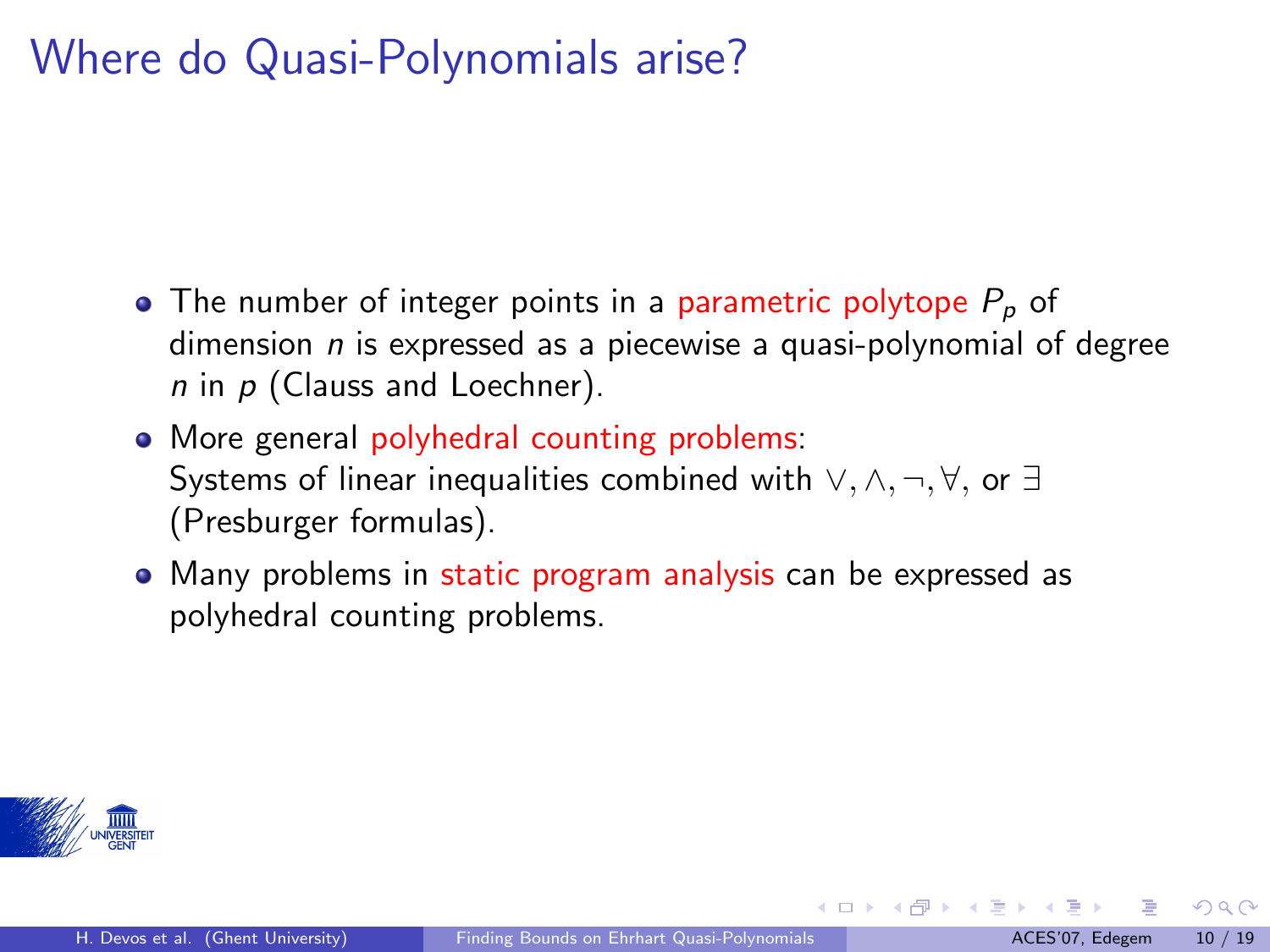#### <span id="page-15-0"></span>**[Introduction](#page-2-0)**

- [What are \(Ehrhart\) quasi-polynomials?](#page-2-0)
- [Where do they arise?](#page-8-0)
- [Why do we need bounds on quasi-polynomials?](#page-15-0)

#### <sup>2</sup> [How do we find bounds?](#page-17-0)

- [Continuous versus discrete domain extrema of polynomials](#page-17-0)
- [Converting quasi-polynomials into polynomials](#page-20-0)

#### **[Conclusions and Future Work](#page-23-0)**



 $\Omega$ 

 $\left\{ \begin{array}{ccc} 1 & 0 & 0 \\ 0 & 1 & 0 \end{array} \right\}$  ,  $\left\{ \begin{array}{ccc} 0 & 0 & 0 \\ 0 & 0 & 0 \end{array} \right\}$  ,  $\left\{ \begin{array}{ccc} 0 & 0 & 0 \\ 0 & 0 & 0 \end{array} \right\}$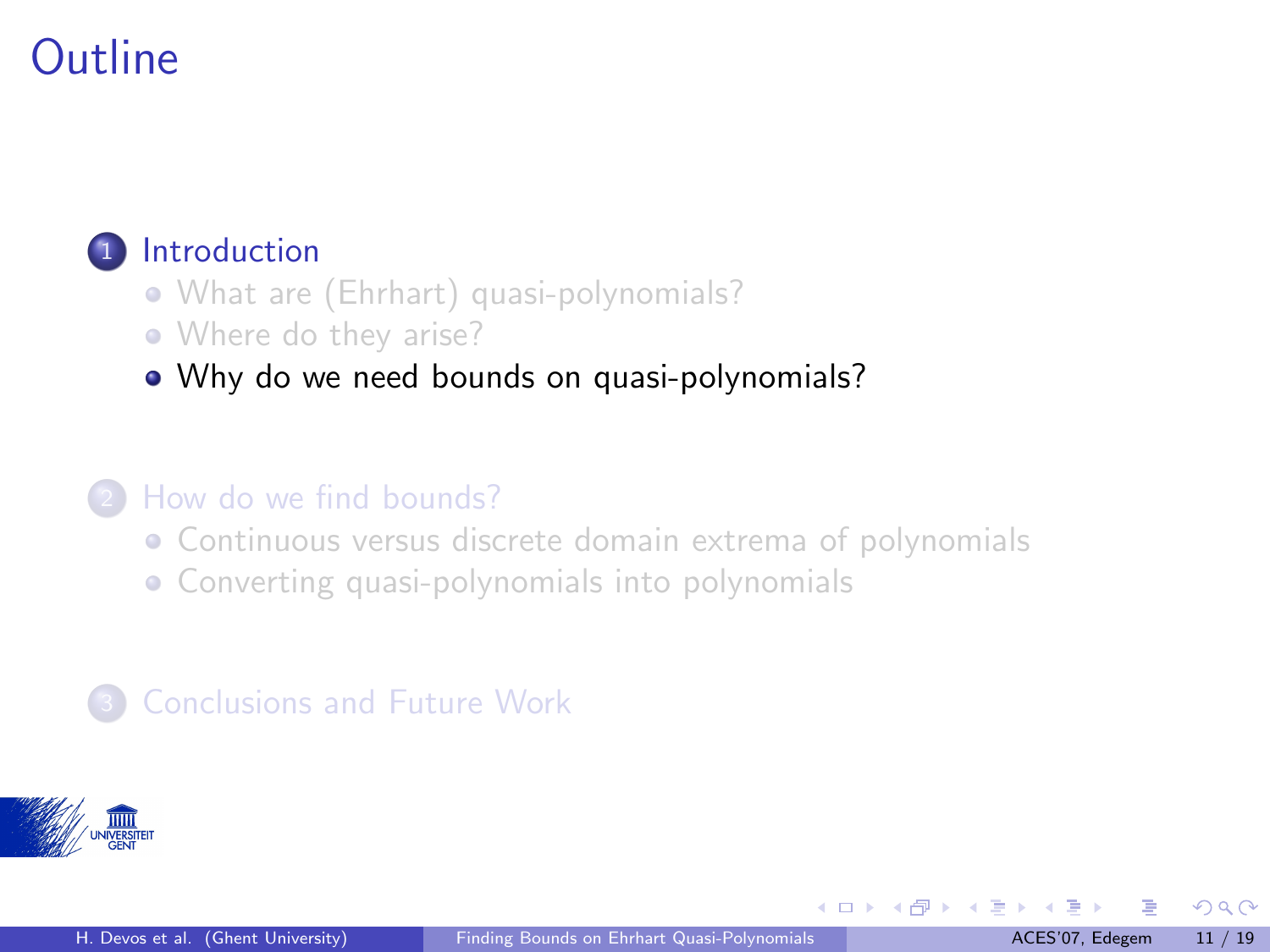Why do we need bounds on quasi-polynomials?

Some problems in static program analysis need bounds on quasi-polynomials.

Example

Number of live elements  $=$  quasi-polynomial ⇓ Memory usage  $=$  maximum over all execution points



 $\Omega$ 

メロメ メタメ メミメス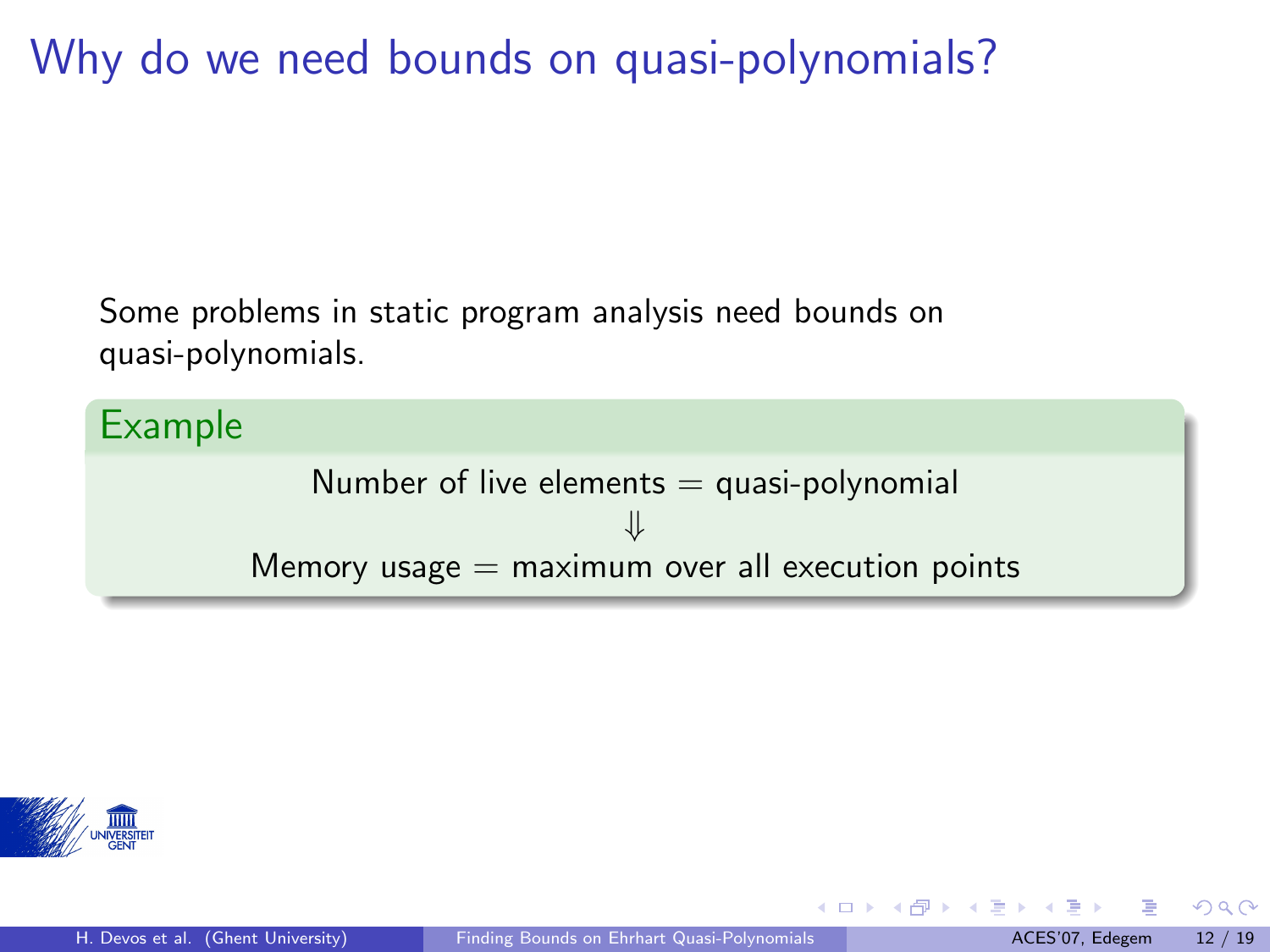#### <span id="page-17-0"></span>**[Introduction](#page-2-0)**

- [What are \(Ehrhart\) quasi-polynomials?](#page-2-0)
- [Where do they arise?](#page-8-0)
- [Why do we need bounds on quasi-polynomials?](#page-15-0)

#### <sup>2</sup> [How do we find bounds?](#page-17-0)

- [Continuous versus discrete domain extrema of polynomials](#page-17-0)
- [Converting quasi-polynomials into polynomials](#page-20-0)

#### **[Conclusions and Future Work](#page-23-0)**



 $\Omega$ 

 $\left\{ \begin{array}{ccc} \square & \rightarrow & \left\{ \bigcap \mathbb{P} \right\} & \left\{ \begin{array}{ccc} \square & \rightarrow & \left\{ \end{array} \right\} \end{array} \right.$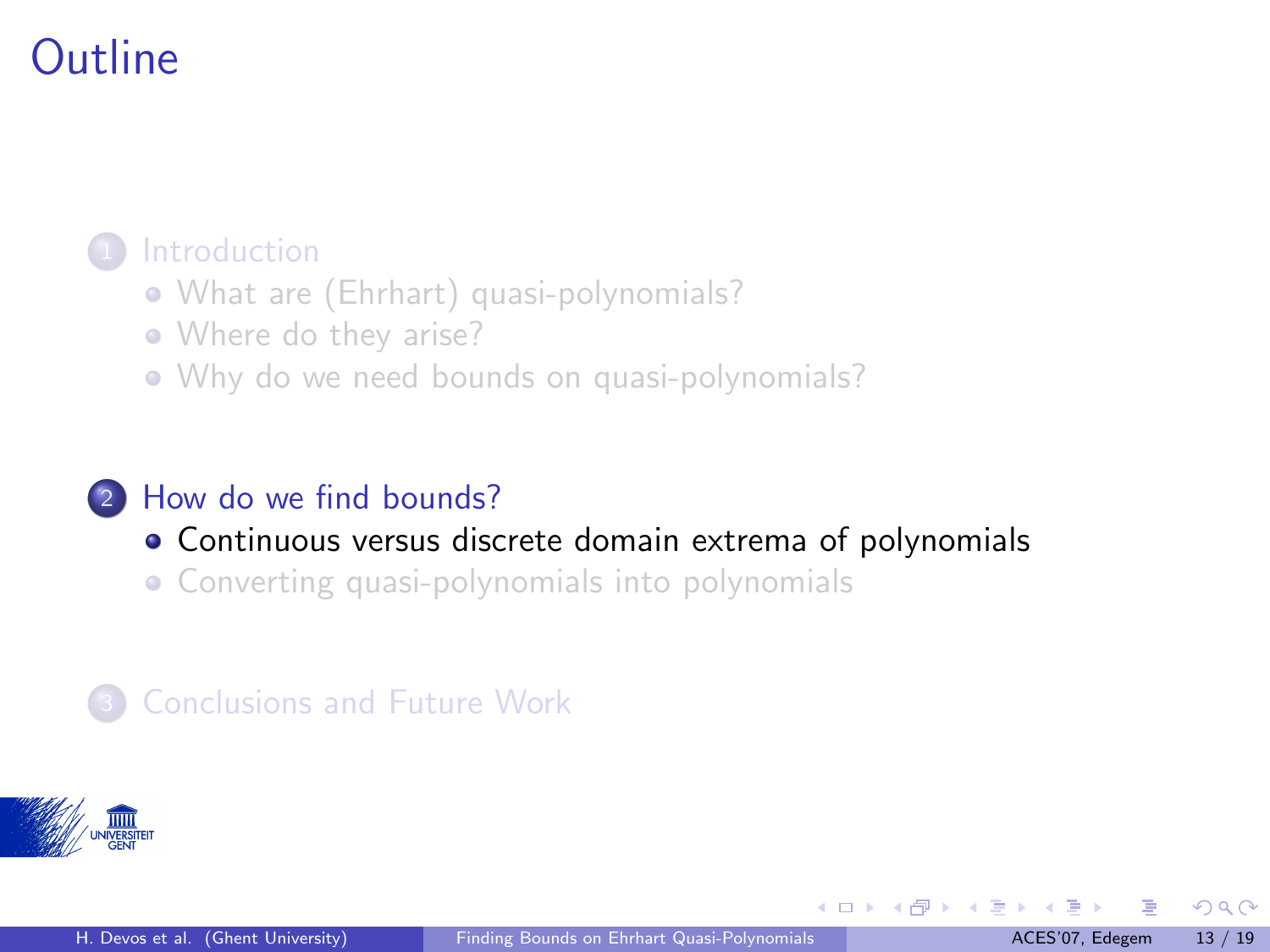## Continuous vs. Discrete domain extrema of polynomials

Discrete domain  $\Rightarrow$  evaluate in each point Not possible for

- **•** parametric domains
- large domains (NP-complete)



**K ロ ト K 何 ト K ヨ ト K** 

 $\Omega$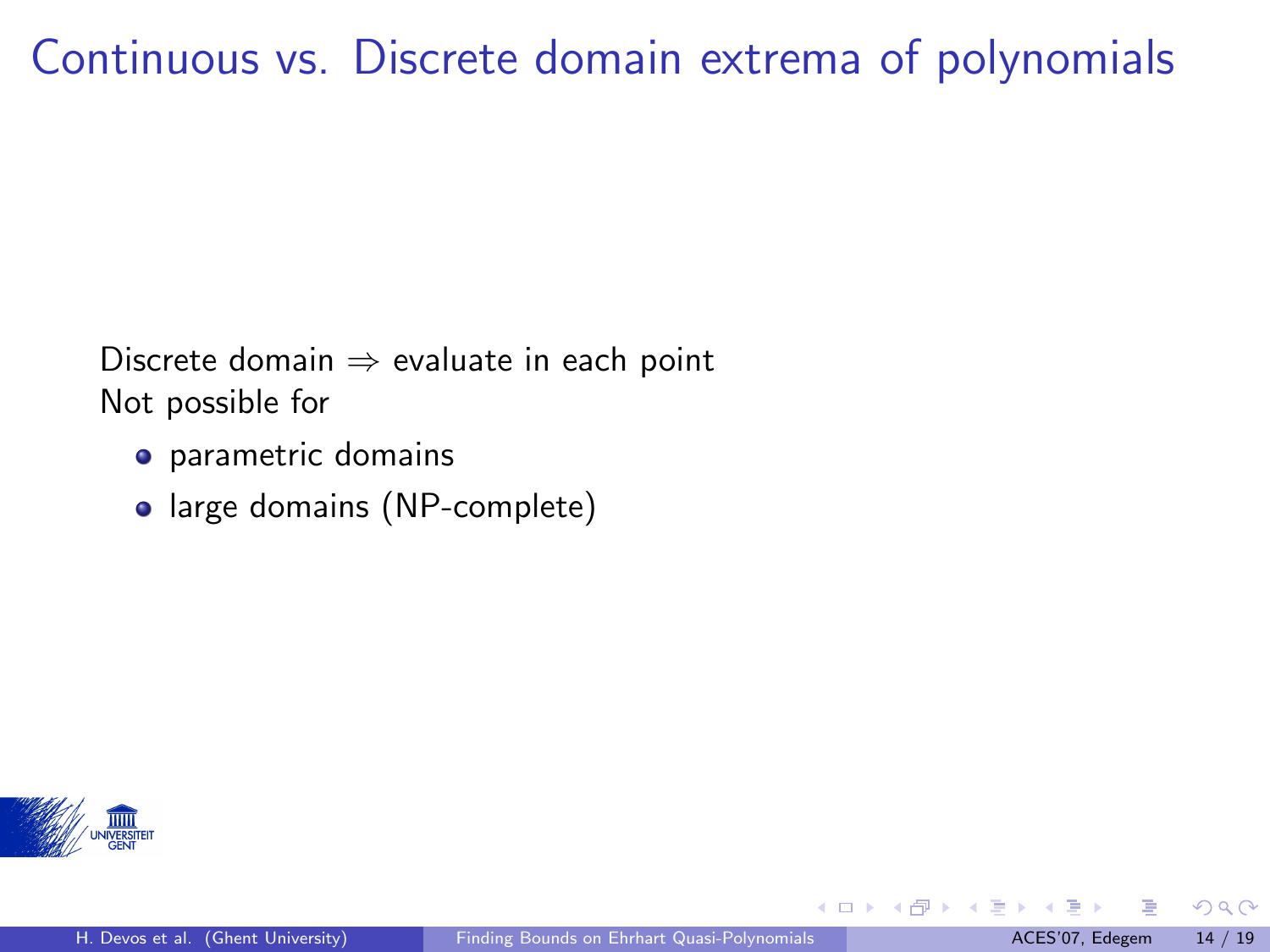## Continuous vs. Discrete domain extrema of polynomials



- The relative difference is smaller for
	- $\blacktriangleright$  larger intervals
	- $\blacktriangleright$  lower degree

4 日下

 $\rightarrow$   $\Box$ 一本語

⇒ Continuous-domain extrema can be used as approximation of discrete-domain extrema.



 $QQ$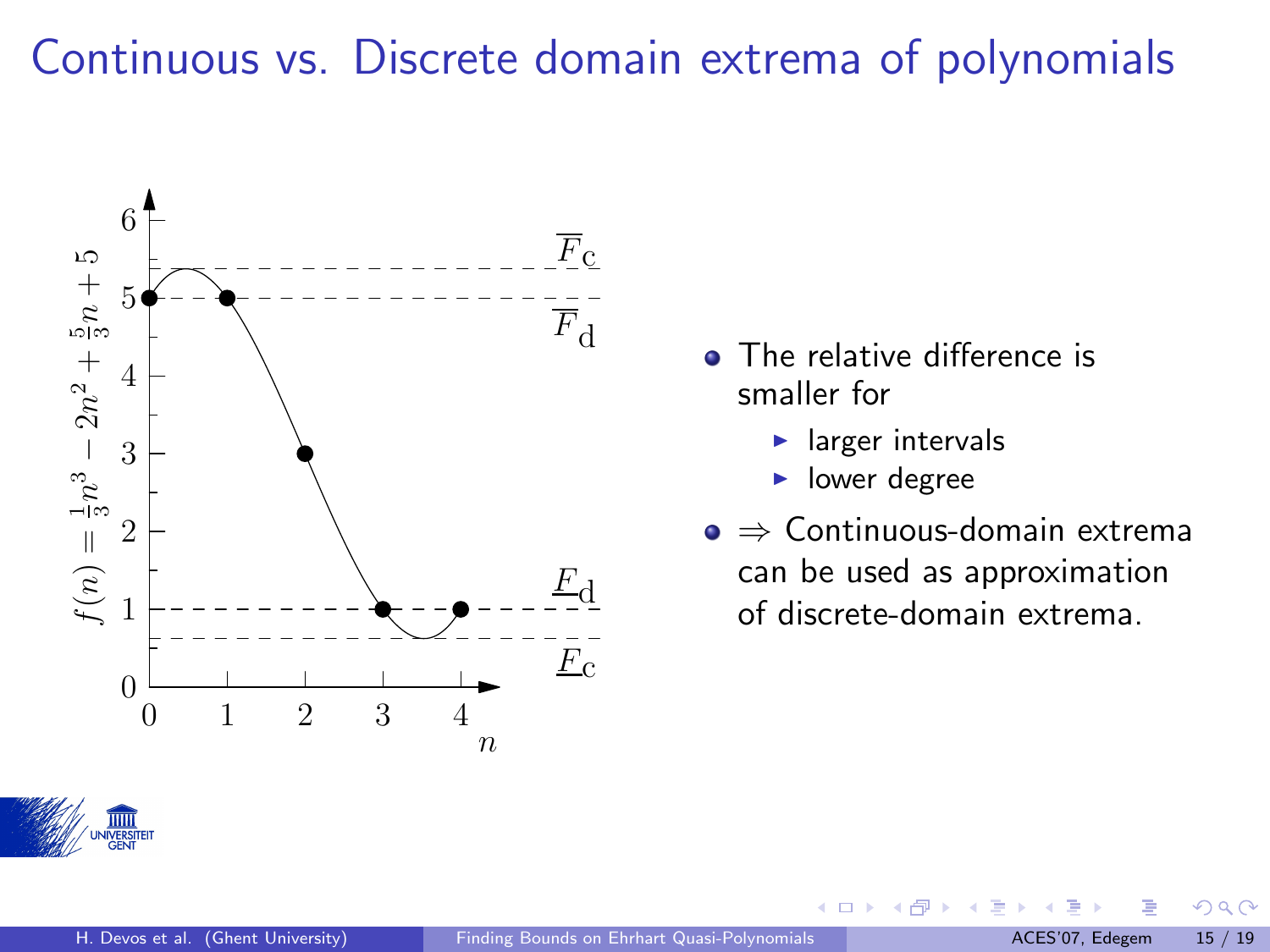#### <span id="page-20-0"></span>**[Introduction](#page-2-0)**

- [What are \(Ehrhart\) quasi-polynomials?](#page-2-0)
- [Where do they arise?](#page-8-0)
- [Why do we need bounds on quasi-polynomials?](#page-15-0)

#### <sup>2</sup> [How do we find bounds?](#page-17-0)

- [Continuous versus discrete domain extrema of polynomials](#page-17-0)
- [Converting quasi-polynomials into polynomials](#page-20-0)

#### **[Conclusions and Future Work](#page-23-0)**



 $\Omega$ 

 $\left\{ \begin{array}{ccc} \square & \rightarrow & \left\{ \bigcap \mathbb{P} \right\} & \left\{ \begin{array}{ccc} \square & \rightarrow & \left\{ \end{array} \right\} \end{array} \right.$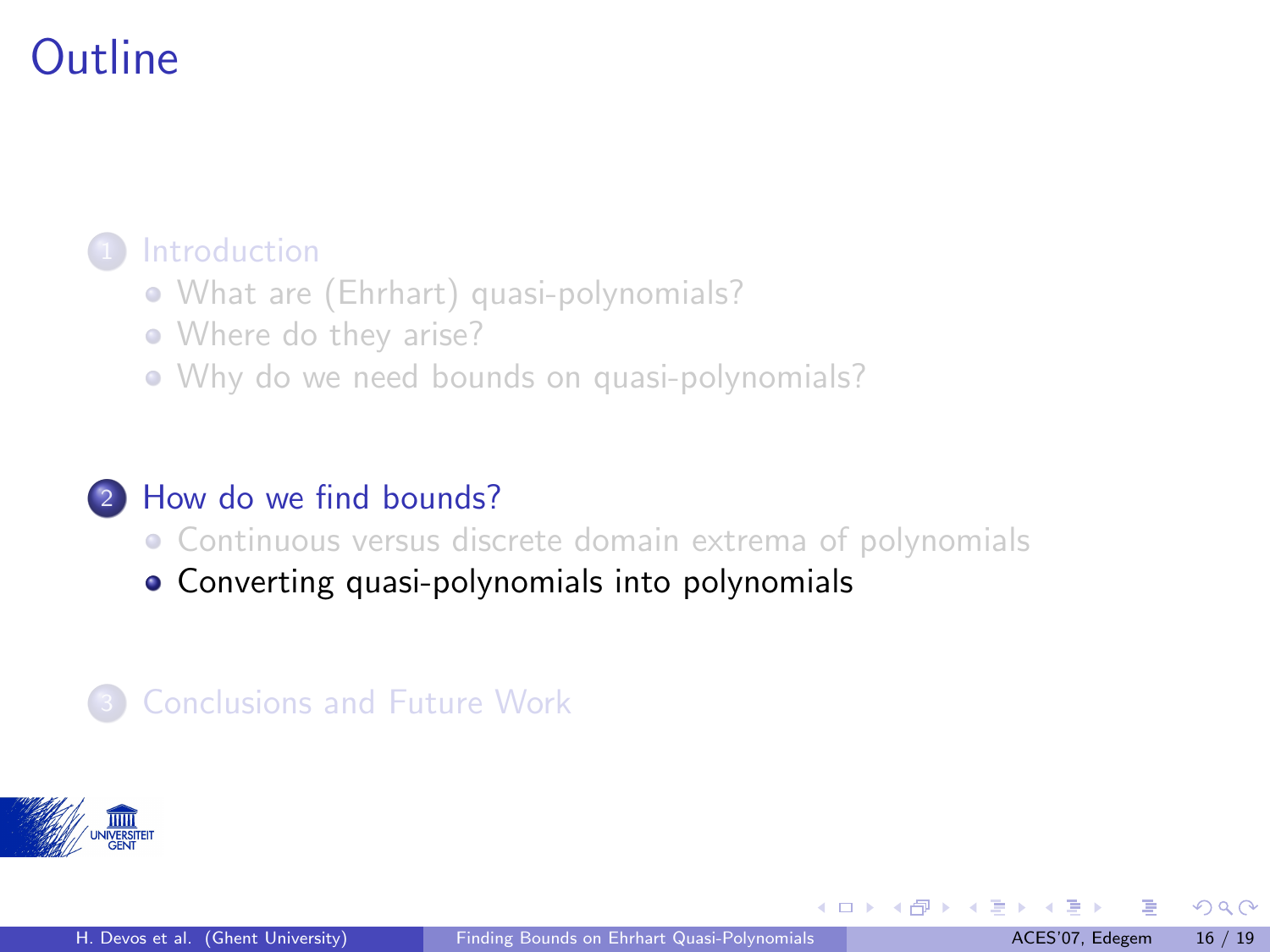### How: Mod Classes





 $299$ 

メロメ メタメ メミメス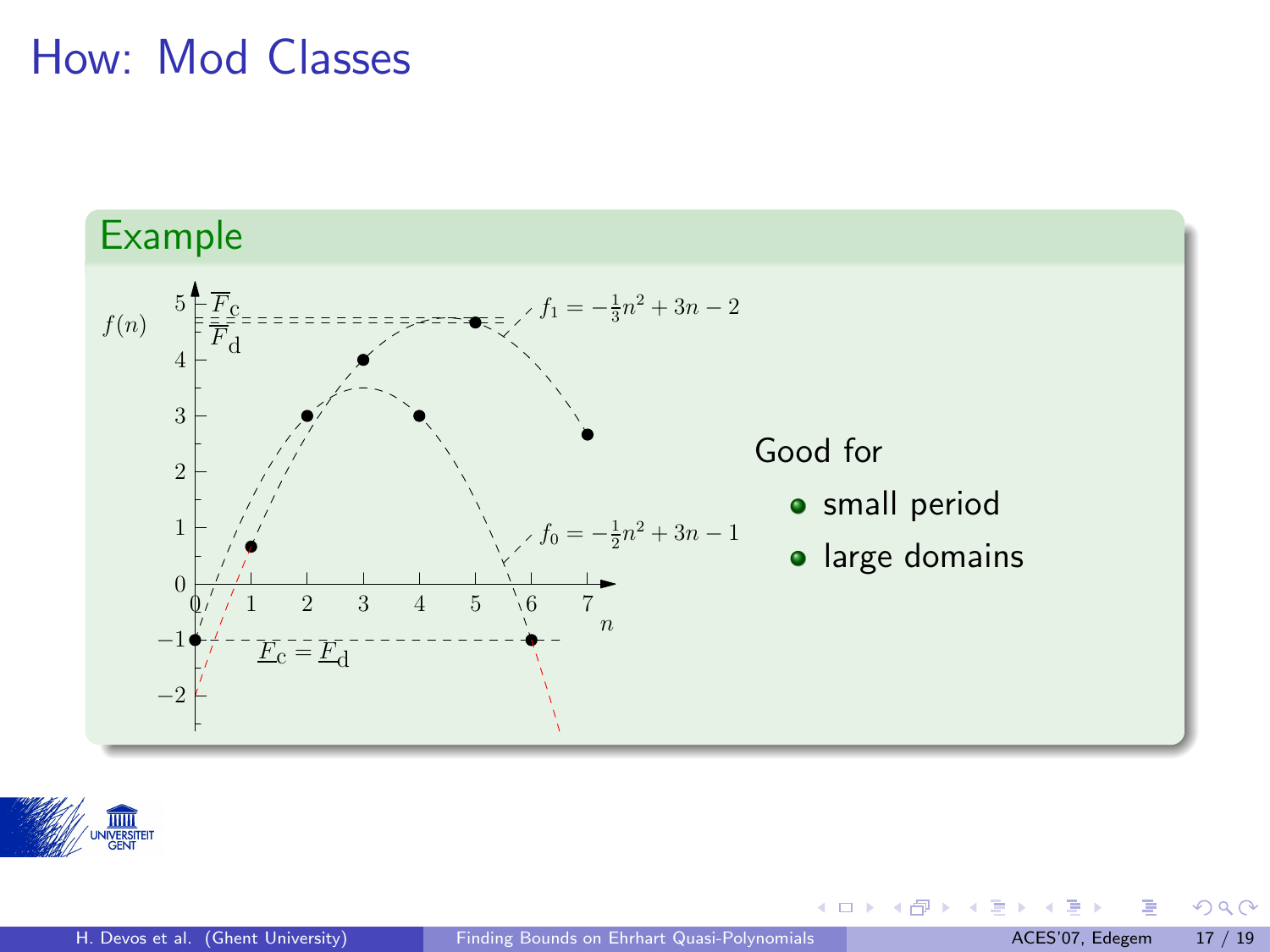# How: Other Methods



#### Other methods

- o needed for large periods
- **o** offer trade-off between accuracy and computation time

イロト イ部 トイモト イモト

• see poster

 $\Omega$